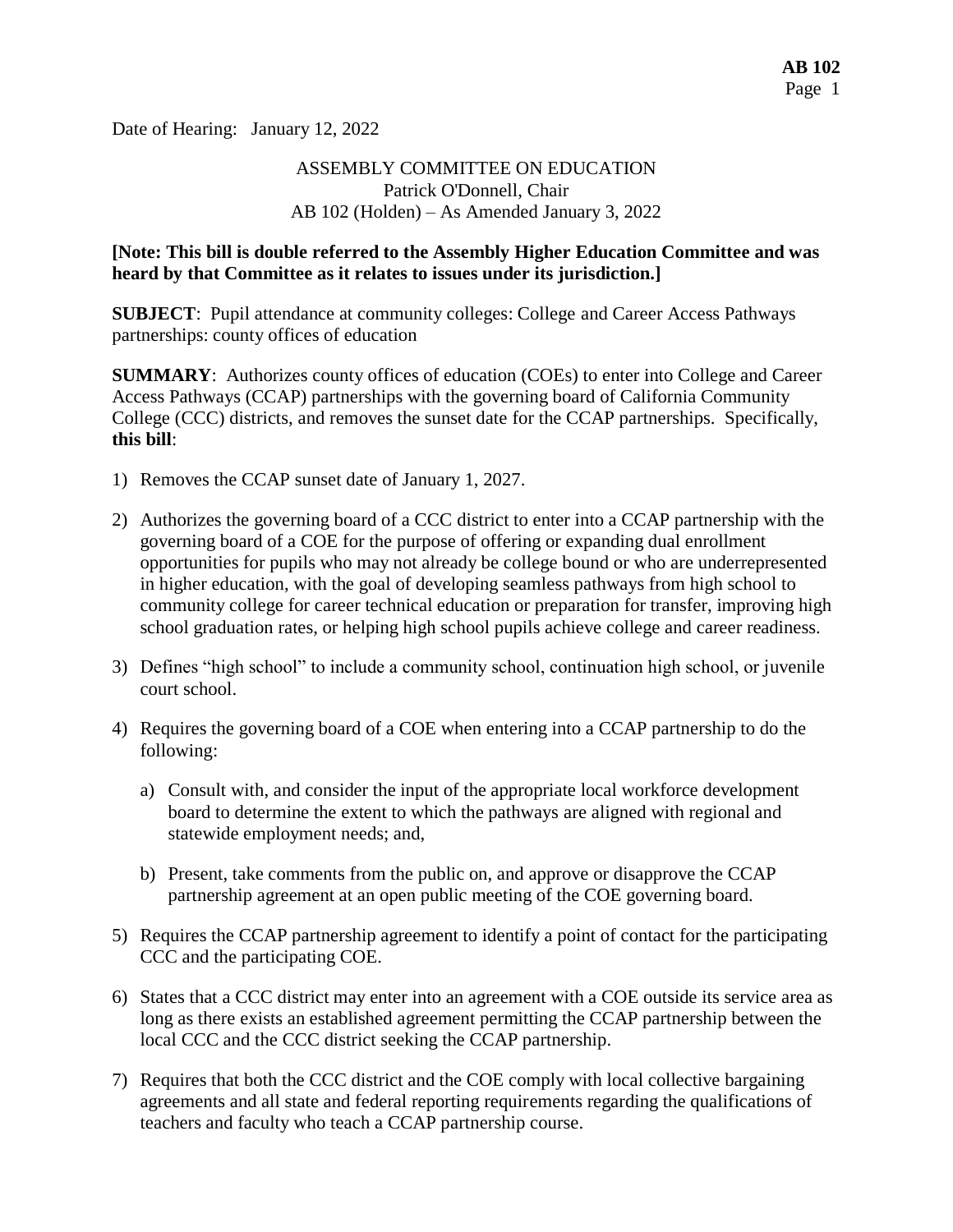- 8) Requires that the CCAP partnership agreement include whether the CCC district or COE will be the employer of record for purposes of assignment monitoring and reporting to the COE, and which will assume reporting responsibility pursuant to federal teacher quality mandates.
- 9) Requires that any remedial course taught by CCC faculty on a high school campus be offered to high school pupils who do not meet grade 10 or 11 level standards as determined by the COE. These courses will be the result of a collaborative effort between high school and CCC faculty to deliver innovative remediation courses for the purpose of ensuring the student is prepared for college-level work upon graduation.
- 10) Prohibits the duplication of state funding for instructional activity provided to a student participating in a CCAP agreement.
- 11) Requires that a high school student, identified as a special part-time or full-time student at the CCC, who attends a CCAP agreement course is credited or reimbursed as specified, if the participating COE has not received funding for the same instructional activity.
- 12) Requires the Chancellor of the CCC to annually collect data from the CCCs and COEs participating in a CCAP partnership. Requires the data to include:
	- a) The total number of high school pupils by school site enrolled in each CCAP partnership, disaggregated by gender and ethnicity;
	- b) The total number of CCC courses taken by CCAP partnership participants disaggregated by category, type, and school site;
	- c) The total number and percentage of courses successfully completed by CCAP partnership participants disaggregated by course category, type, and school site;
	- d) The total number of full-time equivalent students generated by the CCAP partnership community college district participants; and,
	- e) The total number of full-time equivalent students served online by the CCAP partnership college district participants.
- 13) Makes clarifying and technical changes.

# **EXISTING LAW**:

- 1) Authorizes a student to undertake courses at a community college if the governing board of a school district, upon recommendation of the principal of the student's high school and with parental consent, determines a student would benefit from advanced or vocational work. The student may attend the CCC during any session or term as a special part-time or full-time student and take one or more courses of instruction offered at the CCC. Provides methods for parents to petition for students to attend community college courses and methods for appeals in case of a denial. Includes criteria for allocating attendance and funding for high school students who attend courses at the community college.
- 2) Stipulates that summer courses may be offered if a student has met specified conditions and if the principal has not recommended summer session attendance to more than 5% of the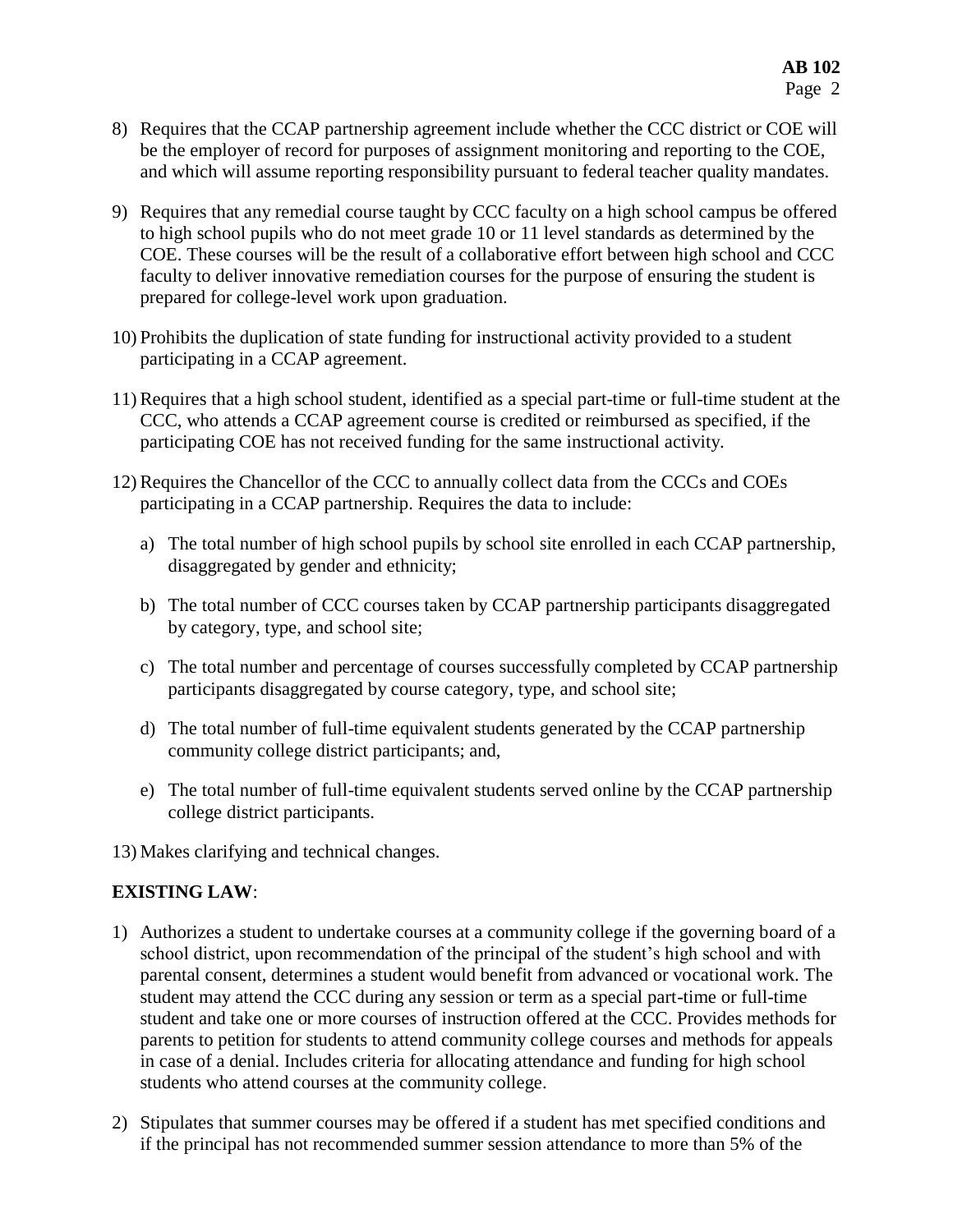student's grade population in the previous year. All physical education courses must adhere to the 5% threshold and the following courses are exempt until January 1, 2027:

- a) Courses which are part of a College and Career Access pathway and meet specified criteria; or
- b) Courses which are lower division, college-level courses that are either a college-level course that are part of the Intersegmental General Education Transfer Curriculum or applies towards the general education requirements of the CSU; or,
- c) Courses which are a college-level occupational course, as defined. (Education Code (EC) 48800)
- 3) Authorizes, until January 1, 2027, the governing board of a CCC district to enter into a CCAP partnership with the governing board of a school district or the governing body of a charter school for the purpose of offering or expanding dual enrollment opportunities for pupils who may not already be college bound or who are underrepresented in higher education, with the goal of developing seamless pathways from high school to community college for career technical education or preparation for transfer, improving high school graduation rates, or helping high school pupils achieve college and career readiness.
- 4) Requires that the CCAP partnership agreement be approved by the respective governing boards of the CCC district and the school district or governing body of the charter school. The governing boards or body shall:
	- a) Consult with and consider the input of the appropriate local workforce development board in order to determine to what extent the career technical education pathways are aligned with regional and statewide employment needs; and,
	- b) Present, take comments from the public on, and approve or disapprove of the CCAP partnership agreement at an open public meeting of the governing board of the district or governing body of the charter school.
- 5) Requires the CCC Chancellor's Office to report to the Department of Finance (DOF) and Legislature annually on the amount of full-time equivalent students (FTES) claimed by each CCC district for high school pupils enrolled in non-credit, non-degree applicable, and degree applicable courses; and provides that, for purposes of receiving state apportionments, CCC districts may only include high school students within the CCC district's report on FTES if the students are enrolled in courses that are open to the general public, as specified. Additionally, current law requires the governing board of a CCC district to assign a low enrollment priority to special part-time or full-time students in order to ensure that these students do not displace regularly admitted community college students (EC 76001 and 76002).
- 6) Requires the Chancellor of the CCC, on or before January 1, 2021, to prepare a summary report that includes an evaluation of the CCAP partnerships, an assessment of the growth of special admits system wide and by campus, and recommendations for improving the CCAP partnerships, as specified. Requires the report to be transmitted to the Legislature, the DOF, and the Superintendent of Public Instruction (SPI). Requires Chancellor of the CCC to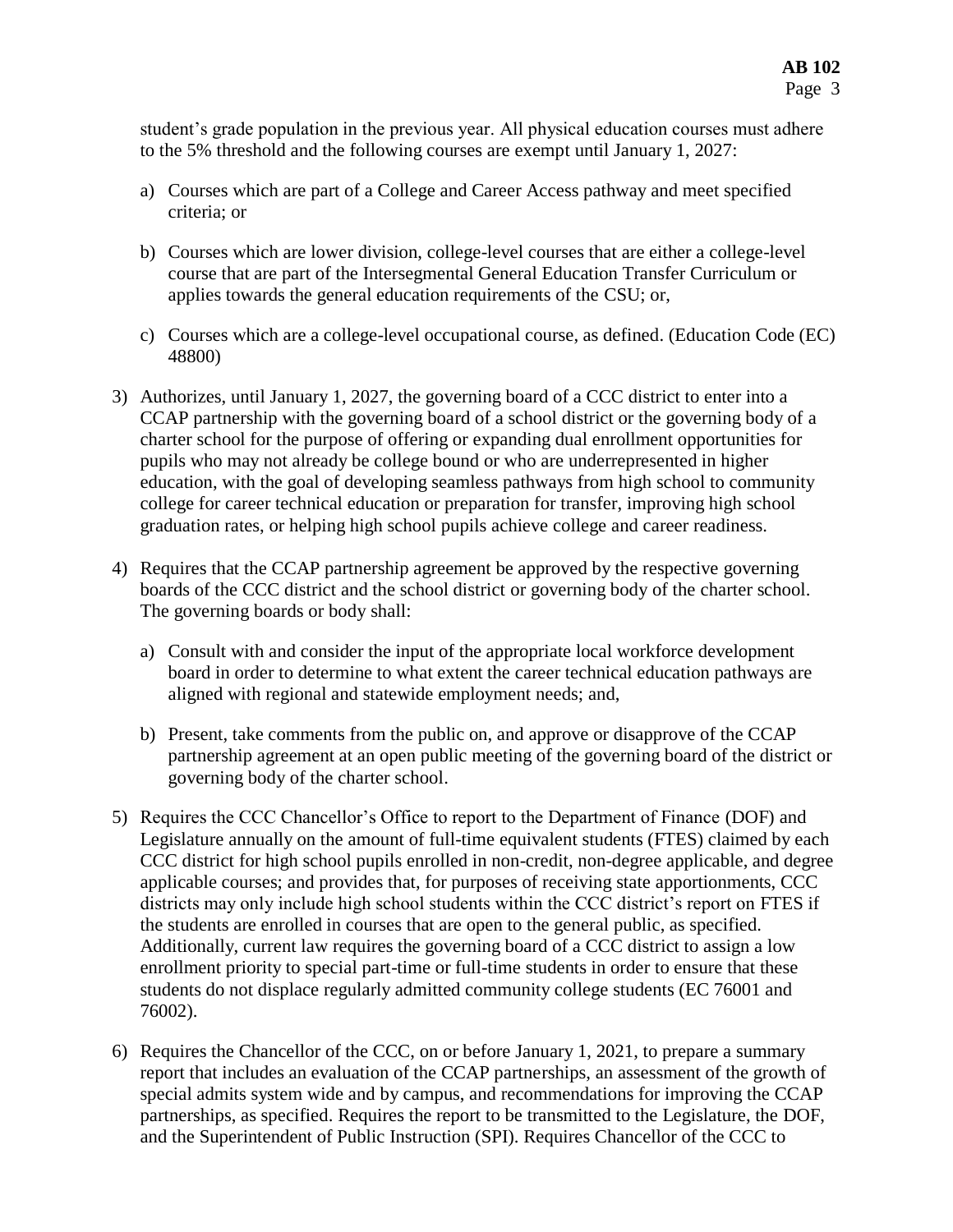annually collect specified data from the CCC and school districts participating in a CCAP partnership. Requires the data to include:

- a) The total number of high school pupils by school site enrolled in each CCAP partnership, disaggregated by gender and ethnicity;
- b) The total number of CCC courses taken by CCAP partnership participants disaggregated by category, type, and school site;
- c) The total number and percentage of courses successfully completed by CCAP partnership participants disaggregated by course category, type, and school site;
- d) The total number of FTEs generated by the CCAP partnership community college district participants; and,
- e) The total number of full-time equivalent students served online by the CCAP partnership college district participants (EC Section 76004).

### **FISCAL EFFECT**: Unknown

### **COMMENTS**:

*Need for the bill.* According to the author, "Research has demonstrated that dual enrollment students are more likely to enter college, persist to completion, and graduate. The positive effects of dual enrollment on college degree attainment are more pronounced for low-income students than their more affluent peers. AB 102 ensures that dual enrollment continues to be available to California students, including youth involved in the juvenile justice system, as an approach to close the persistent achievement and equity gap. AB 102 shows a commitment to expanding and improving CCAP. This program yields public savings by reducing the time it takes to earn a college degree and improving the efficiency and effectiveness of higher education."

*Dual Enrollment.* According to the United States Department of Education's Institute of Education Sciences Transition to College, What Works Clearinghouse Report of February 2017, dual enrollment programs allow high school pupils to take college courses and earn college credits while still attending high school. Historically, dual enrollment targeted higher-achieving students through Advanced Placement exams or attending community college to take advanced courses after the student had exhausted courses offered at their high school campus. However, within the last decade, policymakers and educators have utilized dual enrollment as a strategy to help more students earn college credit and ease the transition to college.

Such programs, also referred to as concurrent enrollment, dual credit, or early college programs, are designed to increase college access and degree attainment, especially for students typically underrepresented in higher education. According to the report, dual enrollment programs support college credit accumulation and degree attainment via at least three mechanisms:

1) Allowing high school students to experience college-level courses helps them prepare for the social and academic requirements of college while having the additional supports available to them as high school pupils (this could reduce the need for developmental coursework).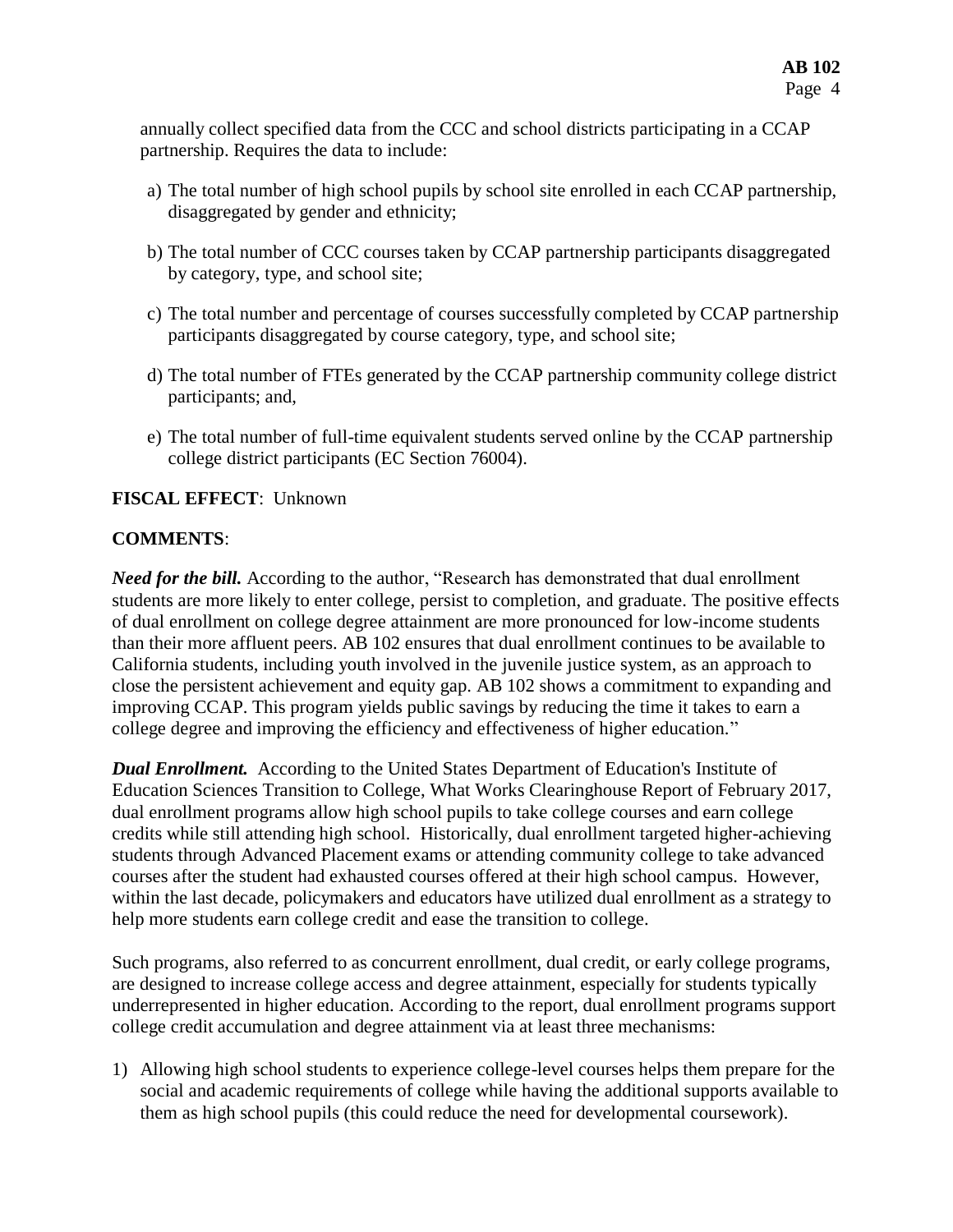- 2) Students who accumulate college credits early and consistently are more likely to attain a college degree.
- 3) Many dual enrollment programs offer discounted or free tuition, which reduces the overall cost of college and may increase the number of low socioeconomic status students who can attend and complete college.

In August 2019, the National Center for Education Statistics published findings from the *High School Longitudinal Study of 2009*. The data collected represented a cohort national study of the course taking behavior of high school students from 2009 to 2013. The study found 89% of high schools in the nation offer dual enrollment programs, but only 11% of students participated in dual enrollment programs. Recent research from the UC Davis Wheelhouse in collaboration with the California Education Lab, and Policy Analysis for California Education, found California has not only exceeded the national average of dual enrolment participation, but has increased dual enrollment participation from 11.3% in 2015-2016 to 18.2% in 2018-2019.

According to a 2021 policy brief from The Public Policy Institute of California, *Dual Enrollment in California*, more than 112,000 California high school students graduating in the 2019–20 school year participated in dual enrollment—an increase of 56% from 2015–16. The growth is attributed in part to the authorization of CCAPs in 2016 and higher Latino student participation. After high school, students who participated in dual enrollment enroll at two- and four-year colleges at higher rates compared to all high school graduates.



Table 1: Participation in Dual Enrollment at Community Colleges has Been Growing

High school graduating class (estimated)

Source: PPIC

*College and Career Access Pathways (CCAP) partnerships.* In an effort to expand the availability of dual enrollment programs to more students, AB 288 (Holden), Chapter 618, Statutes of 2015, created another category of special admit options, the CCAP. In order to establish a CCAP partnership, the governing board of a CCC district and the governing board of a school district (or governing body of a charter school) enter into a formal agreement. The intent of this new pathway is to serve lower achieving students in an effort to reduce remediation, increase degree completion, decrease time to earn a degree, and stimulate interest in higher education among high school students who may not already be college bound or who are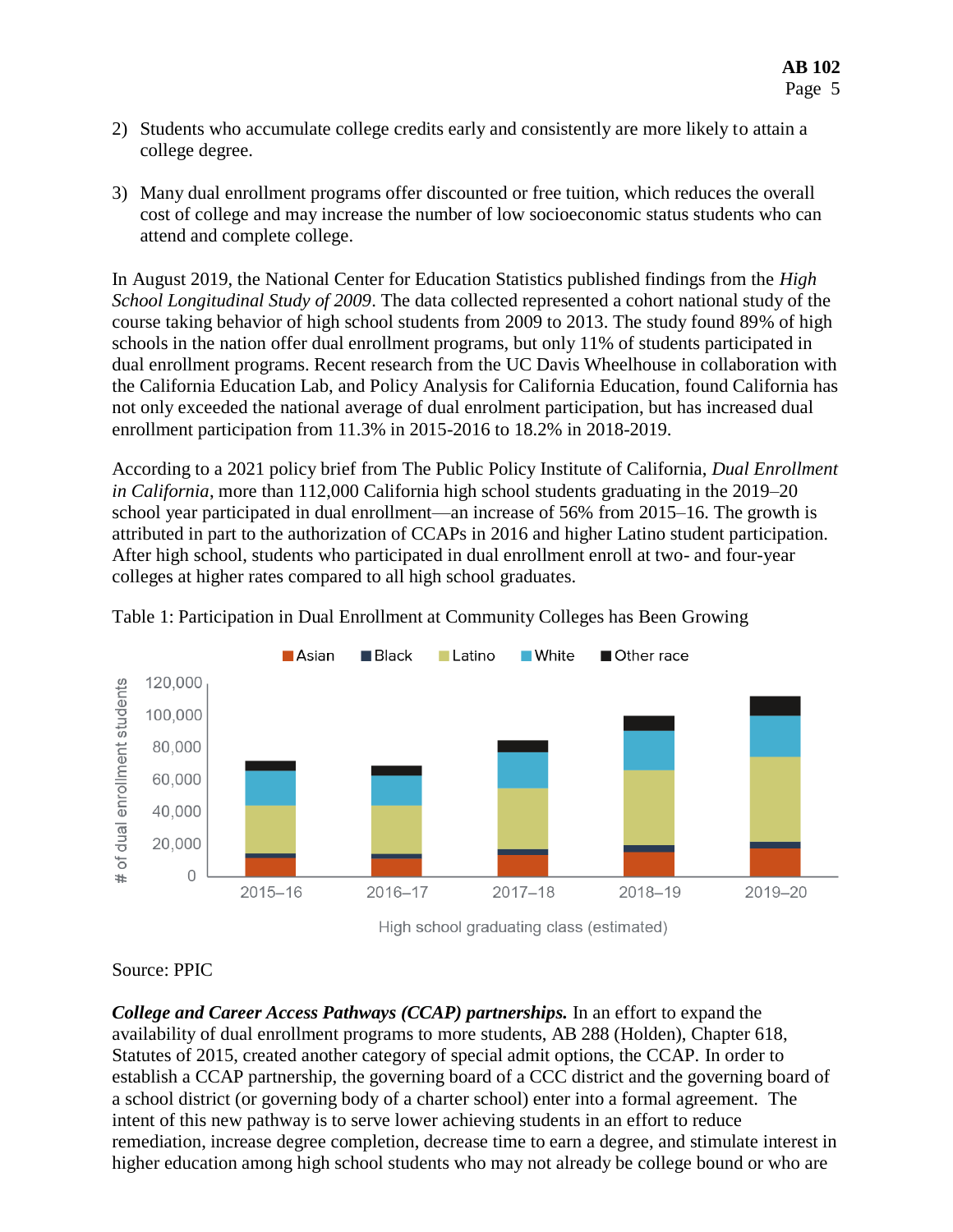underrepresented in higher education. According to information provided by the author's office, the program was structured to authorize a model more like the Long Beach Promise, which offers dual enrollment as a pathway, rather than a series of disconnected individual courses, and to provide greater flexibility in the delivery of courses at the high school campus.

The CCAP partnership authorization provides two incentives to form partnerships:

- 1) To colleges: Colleges may receive apportionment for providing courses on a high school campus specifically for high school students is and otherwise closed to the public.
- 2) To students: Students may take up to 15 units per semester. In non-CCAP dual enrollment, the maximum remains 11 units per semester.

In exchange for the greater flexibility, CCAP partners must meet a variety of requirements relative to instructors, job displacement, preserving access for adult students, and allowances and apportionments. While CCC districts may operate a dual enrollment partnership through an early college high school or middle college high school, they are prohibited from operating as a CCAP partnership unless they comply with the established provisions. Currently, there are 83 CCAP partnerships throughout the state.

*CCAP Legislative Report.* In April, the California Community College Chancellor's Office (CCCCO) released the legislative report required by AB 30 of the 2019-20 Session. Dual enrollment is growing overall and in terms of student participation; however, the number of community colleges participating in CCAP remains limited. The Chancellor's Office estimates that 37.5% of students participating in dual enrollment as all special admits were in CCAP partnerships.



Table 2: CCAP Dual Enrollment



Source: CCCCO College and Career Access Pathways Legislative Report

The report includes several recommendations, including eliminating the sunset date for CCAP partnerships, as this bill proposes. The CCCCO believes that eliminating the sunset date will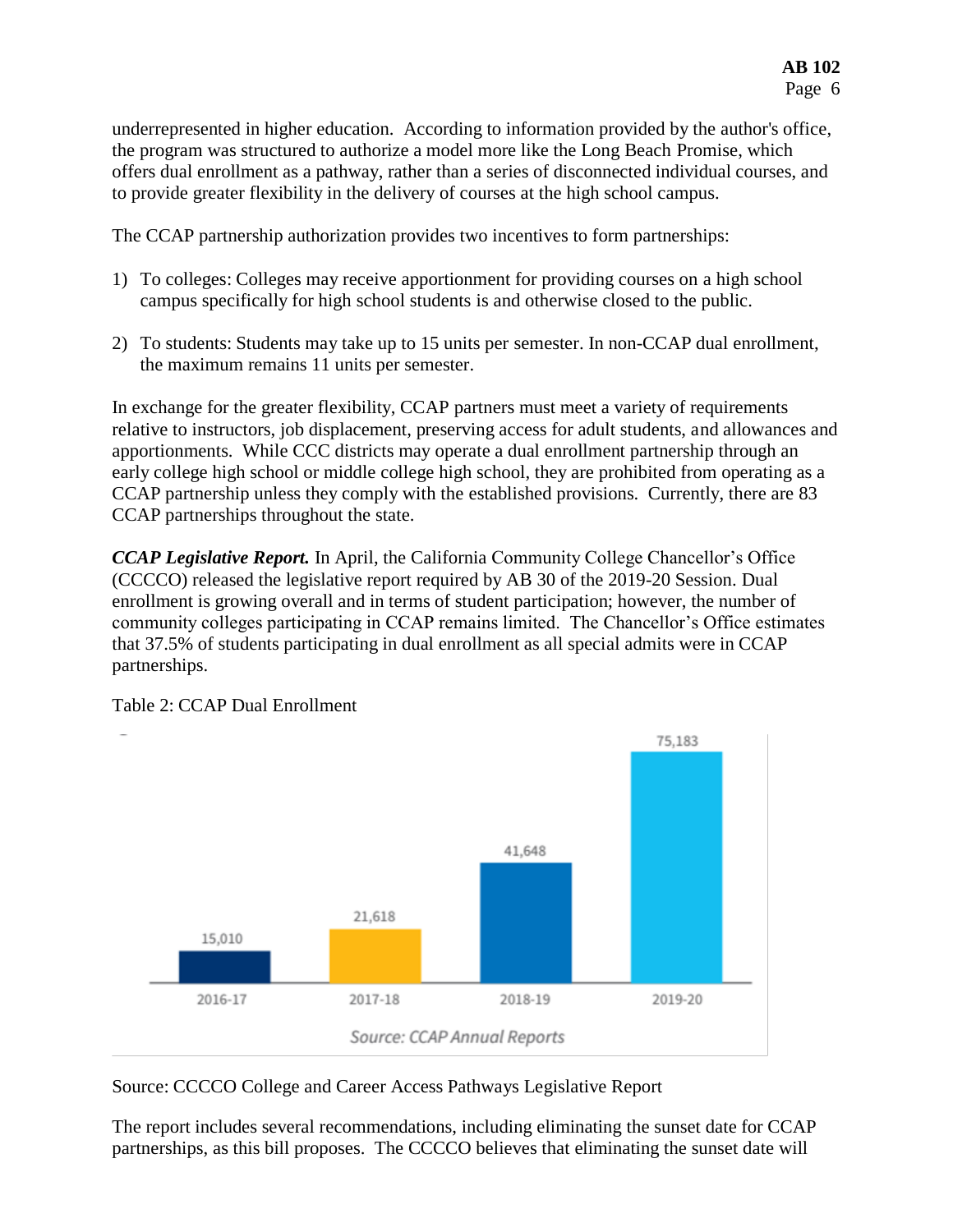allow CCAP partnerships to continue and mature, as well as remove any worry that new partnerships will have to start from scratch in a few years.

*Arguments in support.* According to the Office of the Riverside County Superintendent of Schools, "We support efforts to continue the development of school and community college district partnerships to offer dual enrollment opportunities to a broader range of students. Achieving the state's goal of improved student success relies, in part, on developing innovative strategies that support the academic preparation and achievement of California's high school graduates. To this end, CCAP partnerships focus on developing seamless pathways from high school to community college that help high school students achieve college and career readiness and that address remedial coursework when they pursue their higher education goals."

*Related legislation.* AB 30 (Holden), Chapter 510, Statutes of 2019 streamlines the process for developing CCAPs, in part, by: changing the conditions of how CCAP partnership agreements may be adopted, authorizing high school pupils to complete only one community college application for the duration of their attendance, as specified, and, extending the sunset of the CCAP partnership from January 1 2022, to January 1, 2027.

SB 586 (Roth), Chapter 529, Statutes of 2019 requires the governing board of a school and CCC district, as part of a career technical education CCAP partnership, to consult with the appropriate local workforce development board to determine the extent to which the pathway is aligned with regional and statewide employment needs.

AB 2019 (Holden) of the 2019-20 Session would have expanded participation in CCAP partnerships to county offices of education. This bill was held in the Senate Appropriations Committee.

AB 1729 (Smith), Chapter 784, Statutes of 2019 exempts additional high school students from counting toward the 5% enrollment cap imposed on summer community college courses and requires students to meet and enroll in courses that meet specified conditions.

AB 1809 (Committee on Budget), Chapter 33, Statutes of 2018 the Higher Education trailer bill authorizes charter schools to enter into a CCAP with the governing board of a CCC district.

AB 2891 (Holden) of 2017-18 Session would have authorized the governing body of a charter school to enter into a CCAP partnership with the governing board of a CCC district, which allows high school students to concurrently enroll in community college courses. This bill was held in the Assembly Appropriations Committee.

AB 2364 (Holden), Chapter 299, Statutes of 2016 requires a community college district to exempt all special part-time students, as specified, from nonresident fees and allows these students to be reported as resident FTES to receive associated state apportionments.

AB 288 (Holden), Chapter 618, Statutes of 2015 authorizes the governing board of a CCC district to enter into a CCAP partnership with the governing board of a school district in its immediate service area, with the goal of developing seamless pathways from high school to CCC in order to offer or expand dual enrollment opportunities for students who may not be college bound or who are underrepresented in higher education; and, outlines the conditions that must be met prior to the adoption of the CCAP agreement. Requires, on or before January 1, 2021, the CCC Chancellor to report to the Legislature, an evaluation of the CCAP partnerships, an